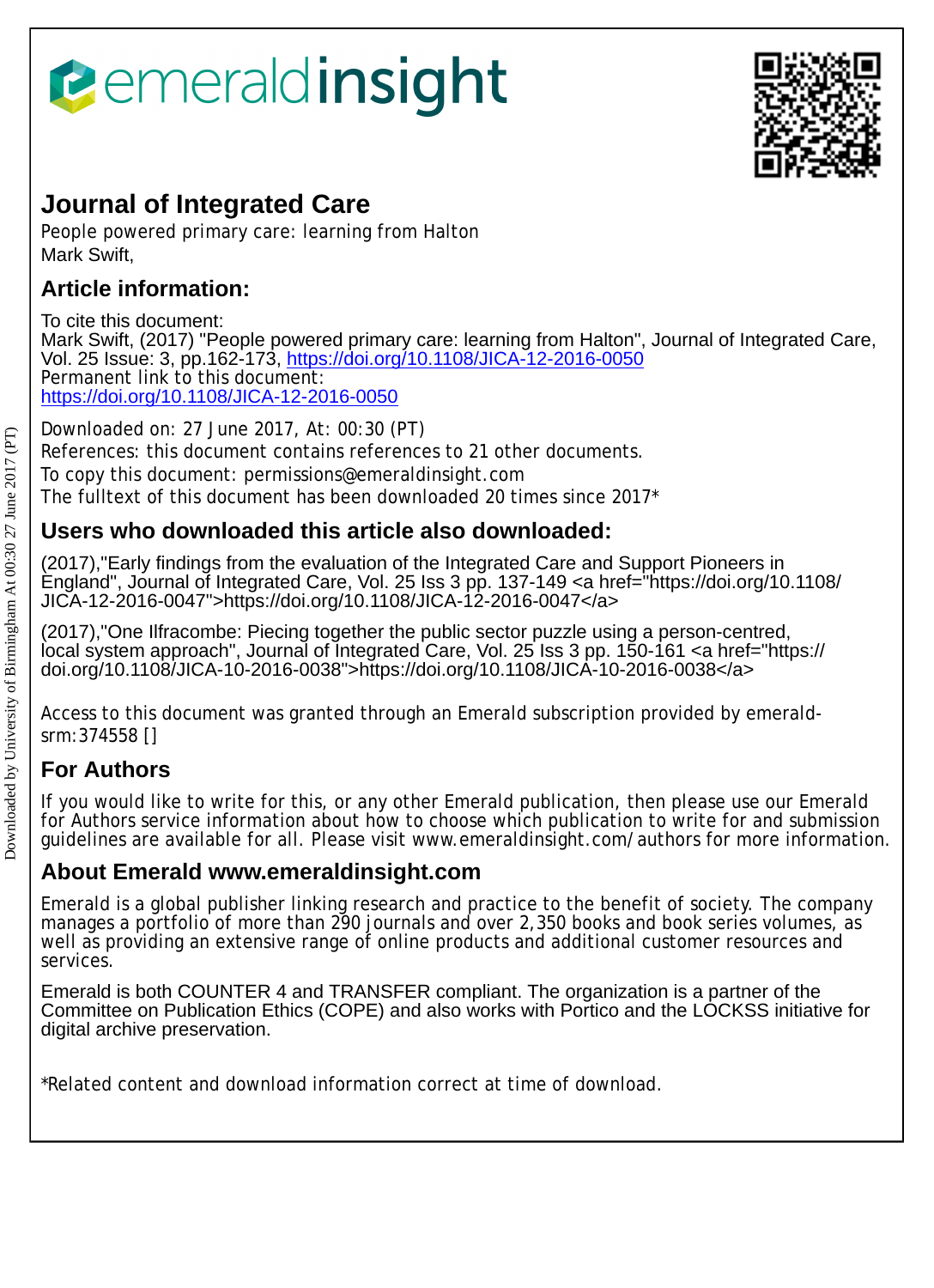**IICA** 25,3

162

## People powered primary care: learning from Halton

Mark Swift

Wellbeing Enterprises CIC, Runcorn, UK

#### Abstract

Purpose – A community-centred approach to health called Community Wellbeing Practices (CWP) is being offered to patients at all 17 GP practices in Halton in order to respond more appropriately to patients' social needs, which are often an underlying reason for their presentation at primary care services. The paper aims to discuss these issues.

Design/methodology/approach – Delivered in partnership with a local social enterprise this approach is centred on the integration of community assets and non-medical community-based support provided by the voluntary, community and social enterprise sector. The core elements include community navigation, social prescribing and social action approaches.

Findings – The CWP initiative has supported more than 5,000 patients over the last four years and has evidenced demonstrable improvements in a range of health and social outcomes for patients.

Research limitations/implications – The initiative has been well received by clinicians and social care professionals and has contributed to a cultural transformation in the way health and care professionals are responding to the identified needs of the community.

Practical implications – Using community-centred approaches in this way may help to augment clinical outcomes as well as reduce demand on over stretched public services.

Social implications – Community-centred models such as the one in Halton have the potential to empower citizens to play an active role in creating healthier communities by catalysing a "people powered" social movement for health.

Originality/value – The CWP model in Halton is a good example of the way community-centred approaches to health can be integrated with health and care pathways to augment clinical outcomes and reduce demand on over stretched services.

Keywords Health and wellbeing, Social enterprise, Voluntary and community sector,

Community navigation, Community-centred approaches, Social prescribing

Paper type Case study

#### Introduction

The publication of the Wanless Report in 2004 and the Five Year Forward View (5YFV) ten years later have emphasised a need to deliver a prevention agenda to stem the rising tide of wholly avoidable illnesses and a concomitant rise in demand for healthcare services. Until more recently, preventative health initiatives have focussed on "downstream" lifestyle interventions in spite of the strength of evidence challenging such approaches (Scott-Samuel and Smith, 2015). However, the publication of Sir Michael Marmot's "Fair Society, Healthy Lives" Report in 2010 has strengthened the call to focus on the "causes of the causes" of poor health which he and others attribute to the "social inequalities in the conditions in which people are born, grow, live, work and age" (Marmot, 2010). Consequently, it has been argued that efforts to improve the nation's health must also consider the social determinants of health and this has spawned a growing interest in community-centred health approaches (Rippon and Hopkins, 2015; Finnis et al., 2016).

In this paper, I will reflect on my experiences co-designing and implementing communitycentred approaches in health over the last decade across the Northwest of England which includes developing interventions such as social prescribing, community navigation and social action and volunteering schemes. I will describe what I believe have been the critical success factors in the development of these approaches. I will discuss the main outcomes from the Community Wellbeing Practices (CWP) model in Halton thus far and the proposed next steps in this iterative community-centred health approach. Using community-centred



Journal of Integrated Care Vol. 25 No. 3, 2017 pp. 162-173 © Emerald Publishing Limited 1476-9018 DOI 10.1108/JICA-12-2016-0050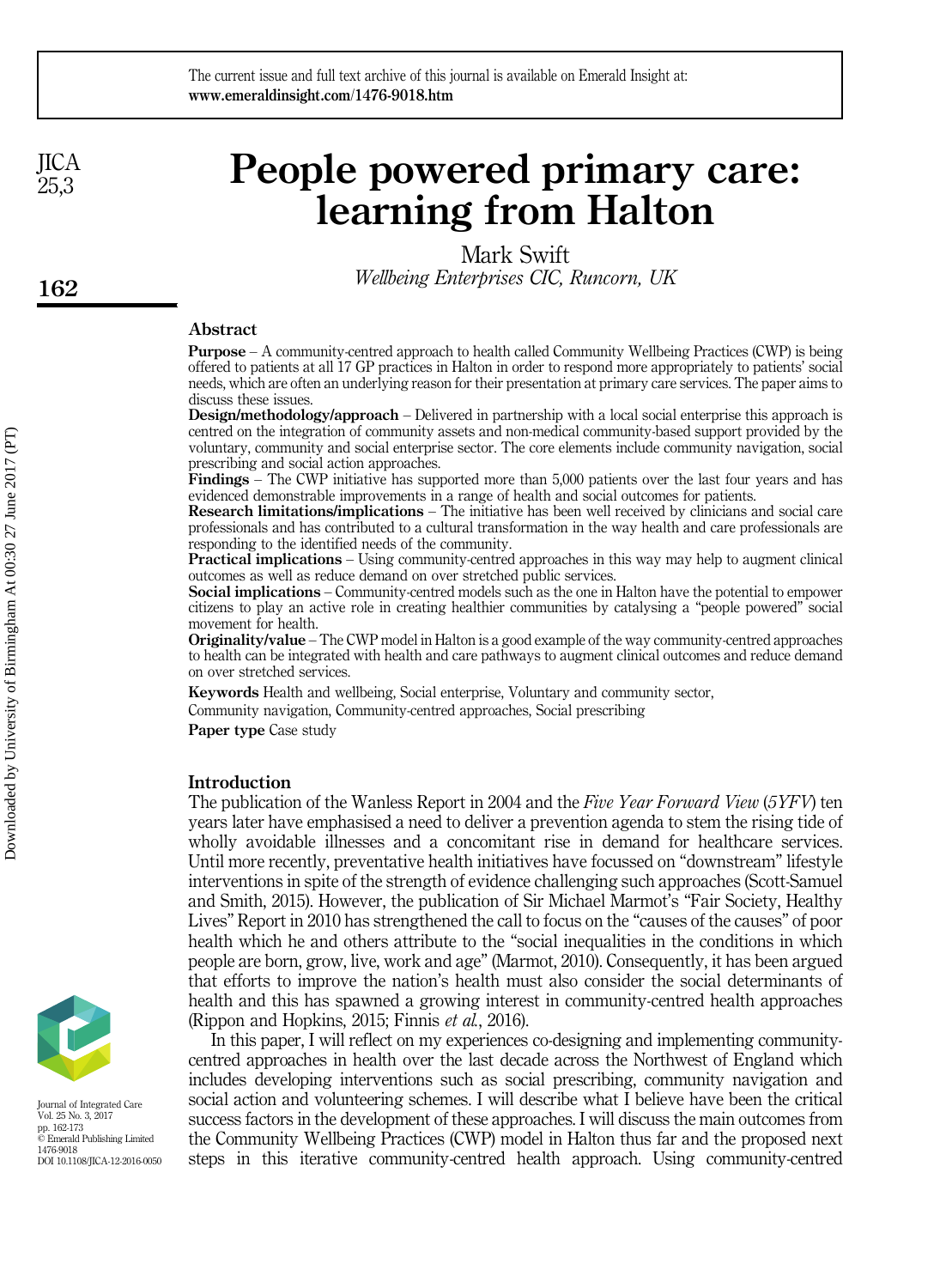approaches in this way may help to augment clinical outcomes for patients as well as reduce demand on over stretched public services. I will argue that community-centred models such as the one in Halton have the potential to empower citizens to play an active role in creating healthier communities by catalysing a "people powered" social movement for health.

#### The borough of Halton in Cheshire

Halton is situated in the Northwest of England and is made up of two neighbouring towns – Runcorn and Widnes. The health inequalities for people in Halton are substantial with people living on average a greater proportion of their lives with an illness or health issue that limits their daily activity when compared to the England average (Rippon and Stansfield, 2015). In relation to a number of health indicators the health of people in Halton is generally poorer than in other parts of England. For example, 35.2 per cent of adults are classified as obese, worse than the England average. The rate of alcohol-related harm is also worse than the average for England as is the rate of smoking-related deaths. Mental health problems account for the largest cause of ill health and disability in Halton (Rippon and Stansfield, 2015; Public Health England, 2004).

Levels of deprivation are higher than average with about 26.7 per cent (6,600) children living in poverty. Life expectancy for both men and women is lower than the England average; around 8.9 years lower for men and 8.0 years lower for women in the most deprived areas of Halton than in the least deprived areas. At ward level there are areas where these inequalities are greatest, the Windmill Hill and Kingsway ward in particular are cited in the Halton Joint Strategic Need's Assessment ( JSNA) as having significant challenges (Rippon and Stansfield, 2015).

#### Developing a community-centred model of health

Halton Clinical Commissioning Group (CCG) in partnership with Halton Borough Council (LA) commissioned an established, local social enterprise called Wellbeing Enterprises Community Interest Company (CIC) (see Box 1) to design and deliver a project to test out the effectiveness of community-centred health approaches in primary care. This project came about following months of conversations with senior leaders in the NHS and the LA about how we might harness new insights about the ways that social determinants impact on health outcomes over the life course (Foresight Report Mental Capital and Wellbeing Project, 2008; Holt-Lunstad et al., 2010).

A pivotal moment in the project's evolution came when colleagues and I presented these insights to the Board of Directors at Halton CCG. On reflection I believe this opportunity helped to catalyse what I now refer to as a "courageous wellbeing conversation". The presentation appeared to be well received by members of the Board with many

#### Box 1. About Wellbeing Enterprises CIC

Wellbeing Enterprises CIC is an award winning social enterprise recognised for its innovative community-centred approaches in health and wellbeing in the UK. Over the last 10 years they have supported more than 20,000 people to make demonstrable improvements in health and wellbeing levels. Their mission is to help people achieve healthier, happier and longer lives. They do this by educating the general public, mobilising the assets in the community, and working together with partners to tackle the underlying causes of poor health. The organisation was one of the first health and wellbeing Community Interest Companies or "CICs" to set up in the UK back in 2006. The company is asset locked ensuring that the profits of the company are used to benefit society. I set up the company while working as a Health Improvement Specialist for the NHS as I was frustrated at the lack of investment channelled towards the public mental health and wellbeing agenda so I decided I would take action with a group of likeminded individuals [\(www.wellbeingenterprises.org.uk](www.wellbeingenterprises.org.uk) and [www.investinwellbeing.org.uk\)](www.investinwellbeing.org.uk).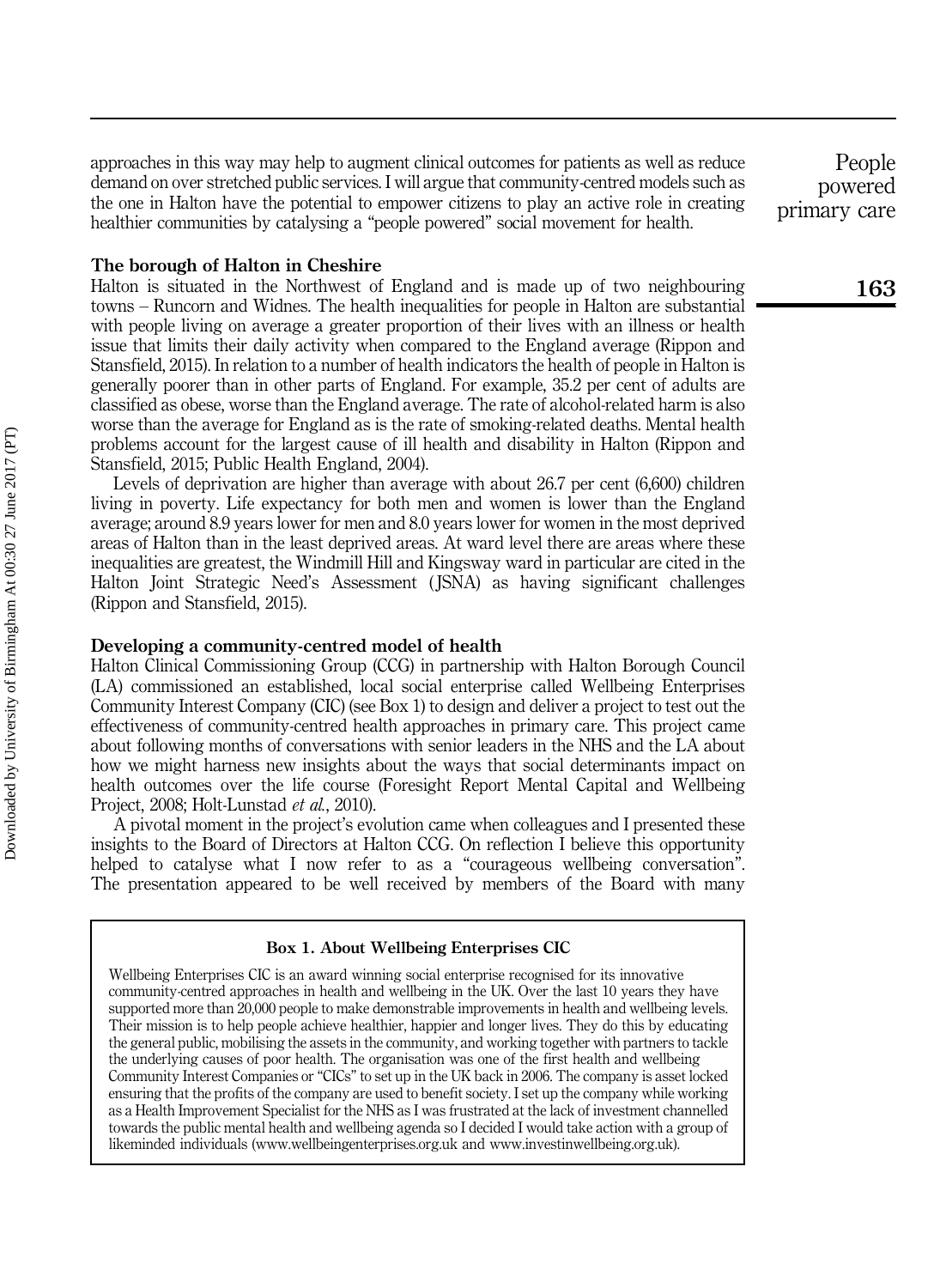describing how these insights resonated with their experiences in clinical practice. I recall one GP saying of the presentation "I often feel as though I put a sticking plaster on a much bigger problem in my patient consultations". Looking back over this meeting I think it helped that some of the senior leaders present had previously worked in the voluntary, community and social enterprise (VCSE) sector and/or in mental health services where one could argue that the influence of the social determinants can be more directly observed.

Plans to pilot a community-centred model of health in three GP practices were quickly superseded at the request of the Chair of the CCG, in favour of full coverage across all 17 GP practices to ensure equitable provision. For nine months, Wellbeing Enterprises staff collaborated with a wide array of partners which included public health consultants, GPs, health and social care commissioners, VCSE professionals and patients and the public to develop shared aspirations for this community-centred model.

This culminated in a "Shared Purpose" day in which representatives from more than 50 organisations came together to develop a shared purpose and a set of shared values that would underpin this community-centred model of health. The shared purpose that was agreed was "Today, improve the wellbeing of others" and the shared values were "collaborative leadership; trust and imagination". I think this developmental stage was especially important as it focussed everyone's attention and energy on a shared aspiration that transcended individual institutions. Our shared purpose and values became the foundations upon which future partnerships were forged and it helped Wellbeing Enterprises' staff to navigate the complexities and tensions that played out from time to time when working with a diverse range of sectors.

#### A theory of change for CWP

We invested a considerable amount of time in the early stages developing and refining a theory of change that would describe the way that the CWP model would bring about improvements in health. Key concepts that informed our theory were: salutogenesis – developed by Aaron Antonovsky (1979), which focusses on the determinants of good health with a particular focus on people's resources, capabilities and the mechanisms that create and sustain health. We also incorporated asset-based approaches to health (Foot and Hopkins, 2010; Rippon and Hopkins, 2015) and insights into how people are able to build a sense of control and autonomy in their lives (Sen, 1999; Whitehead *et al.*, 2016).

Central to our proposed theory of change was a recognition that health problems are caused or exacerbated by social problems (Marmot, 2010), and so we felt it was important to offer social solutions to respond to such challenges that would complement medical treatments. In respect of this, we reviewed the available literature looking at community wellbeing interventions and chose to focus on three core offers: community navigation, social prescribing and social action (South, 2015).

It proved difficult in the early stages to resist the temptation to define our key performance indicators (KPIs) from the outset; however, there was a collective sense that this might lead us down a wrong path as we had not yet fully explored how the model might derive benefits for patients and the wider community. We did not want to fall into a trap of hitting targets and missing the point. Over several weeks of discussions, we decided on a way forward that we felt would satisfy the need to demonstrate impact while also maintaining a degree of flexibility in the model to respond to the needs and aspirations of patients and the community as our knowledge and insights grew. We agreed on a series of broad, thematic KPIs (see Box 2) while we trialled and tested out different approaches. On reflection, I think this was a critical success factor in enabling the model to grow and develop as it did. Within nine months of agreeing our thematic KPIs we had worked up sufficient detail in the model to replace these with a suite of robust outcome focussed KPIs.

164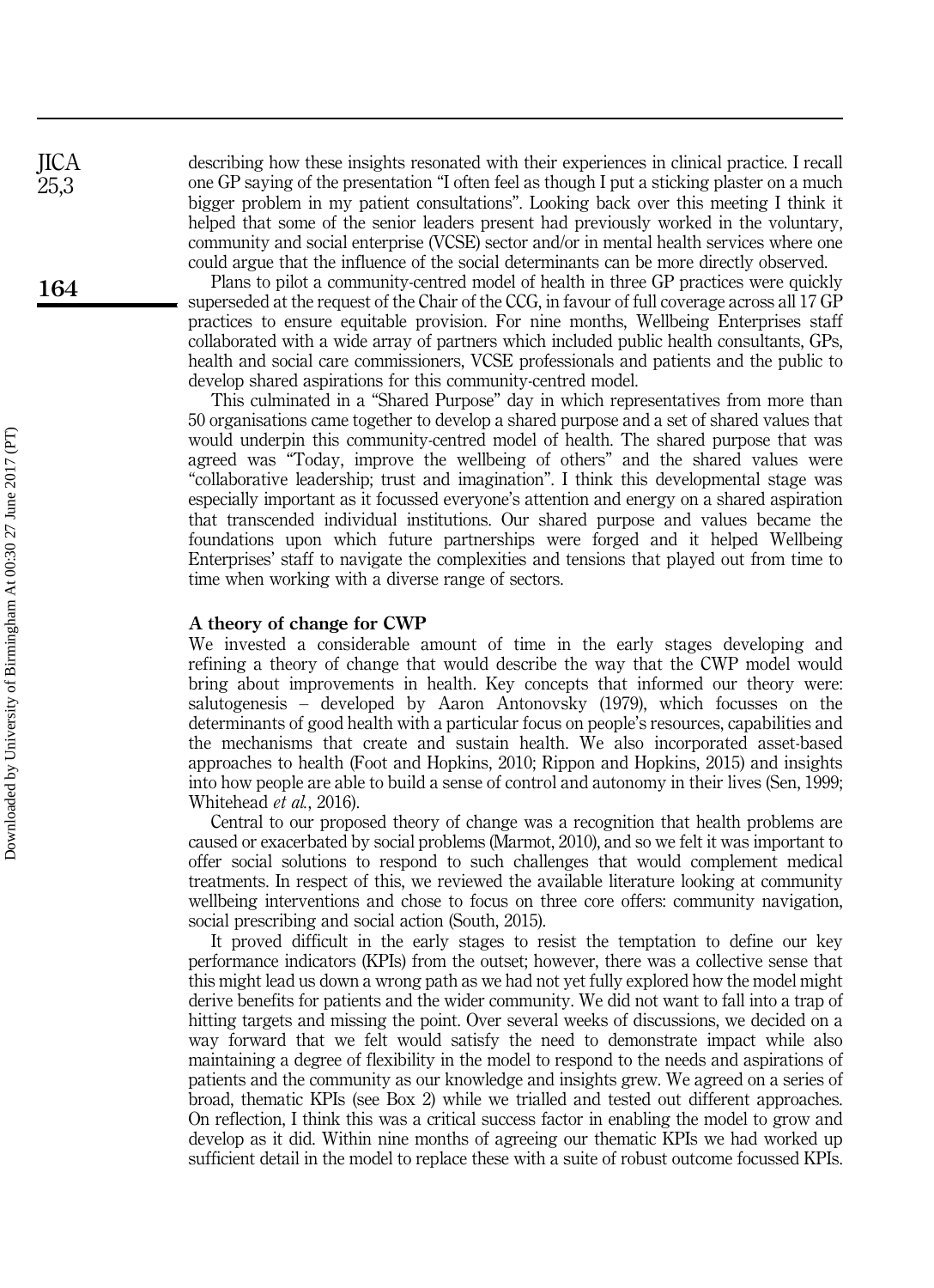| Box 2. Thematic KPIs for the CWP model                                                                    | People<br>powered |
|-----------------------------------------------------------------------------------------------------------|-------------------|
| (a) Developing the practice environment.<br>(b) Providing wellbeing initiatives.                          | primary care      |
| (c) Building skills and competencies of practice staff.<br>(d) Engaging stakeholders in the wider system. |                   |
| (e) Marketing and communication.                                                                          | 165               |

#### A community-centred offer for patients

We met with staff at all 17 GP practices prior to launching the CWP model to seek their "buy in". These preliminary meetings provided useful insights into how health professionals believed the model could support patient's needs. Every practice was required to opt in to the model to help us to ascertain the levels of commitment from the outset. The first wave roll out of the model included seven participating GP practices, with the remaining ten practices signing up after six months. We were understandably delighted to have full participation in the programme despite there being some scepticism from a small number of clinicians in the early stages.

We offered brief interventions training to health professionals to help them to respond more effectively to patients' social needs. The training provided insights into the Five Ways to Wellbeing (Aked et al., 2008), motivational interviewing and the BATHE technique (Stuart and Lieberman, 2008). Feedback from staff about this training showed that they found it useful in their consultations with patients. A simple referral process was implemented in the GP practices so that health professionals could refer patients into the CWP service. We ran an extensive marketing campaign to raise the profile of the service to health professionals, patients and the public. We piloted a range of novel engagement projects to encourage stakeholders to become actively involved in the CWP model following the initial start-up phase. These included posting letters in GP mailboxes, handing out flyers in supermarkets and in the town centre, e-mailing out newsletters and undertaking community wellbeing projects (see Box 3).

#### A Wellbeing Review

The central premise of the CWP model is that once a health professional has identified that social issues are impacting on patient health and wellbeing they are offered a referral for a non-medical Wellbeing Review (see Box 4) carried out by a CWO at the Wellbeing Enterprises team. Wellbeing Reviews take place at a variety of venues in the community including the GP practices themselves as well as community centres and voluntary organisations in an effort to reach into the community. In addition, there is an option for people to self-refer into CWP services and this was promoted widely to aid the uptake amongst the general population.

#### Box 3. Doctorpreneurs

In the initial start-up phase CWO's offered grants of £500 to staff from participating GP practices that were willing to collaborate with patients on community projects to improve patient wellbeing. We ran "Doctorpreneurs" projects in the majority of practices and this proved to be an effective way of engaging health professionals and strengthening relationships between GP practice staff, Wellbeing Enterprises staff and wider community stakeholders. Successful "Doctorpreneur" schemes included Tango Dancing on Prescription, Nordic Walking projects, a GP Practice garden make over and Tennis Clubs.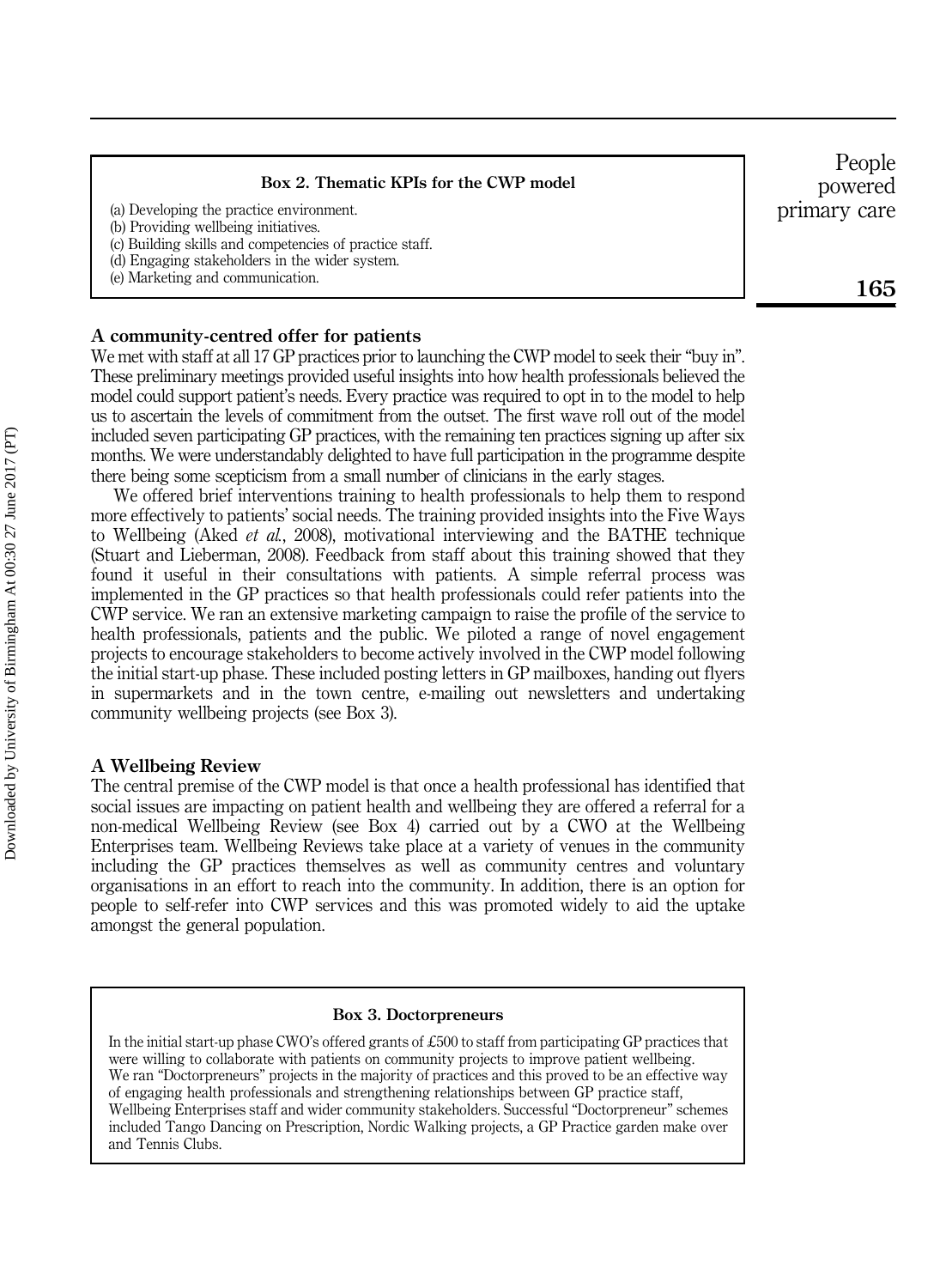| Í.<br>ı |  |
|---------|--|
|         |  |

166

#### Box 4. Wellbeing Reviews

Wellbeing Reviews are typically 45 minutes in length and consist of a semi-structured conversation focussing on what is going on in a person's life. Patients can talk about anything they like in their Wellbeing Review and staff are skilled at helping patients to drill down to the pertinent issues impacting on their health and wellbeing at the time. The patient and CWO work together to identify key social issues; map individual strengths and capabilities and identify personal and community resources at their disposal. Working together they develop a personalised plan for wellbeing. Patients are also introduced to the Five Ways to Wellbeing (Aked *et al.*, 2008) and are encouraged to set goals aimed at gradually introducing these into their daily activities.

Typically over a four-week period, the CWO supports the patient to navigate a range of local community-based support that can help to resolve underlying social problems. They meet for a follow-up appointment four weeks later to review progress and if issues have been resolved the CWO will then maintain telephone contact at regular intervals up to 12 months post intervention to ensure the patient is making progress; otherwise the face-to-face contact remains in place. In addition to one to one support, patients have access to a range of community-based activities including educational courses, hobby and interest groups and volunteering opportunities.

It is important that the CWOs are seen to be an integral part of the GP practice team and so they attend practice team meetings and spend a proportion of their working week in the practice setting delivering health promotion initiatives and meeting with patients in the waiting rooms. As the model became more established opportunities presented to integrate the CWP model with core activity in the primary care setting. For example, CWOs were invited to join the Primary Care MDT meetings that took place at GP practices were patients at risk of readmission to secondary care had their care reviewed by a multidisciplinary team. This was an important development in the model as it enabled us to focus our resources on "pressure points" in the health and care system by supporting patients whose social needs were most likely to have a detrimental effect on health. All CWOs have access to the EMIS practice system and are able to leave notes on patient records to keep the health professional informed of the progress of the patient receiving their support.

The CWOs established links with a variety of local agencies that could support patients with social issues including housing, the voluntary sector, the police, community centres, schools and colleges to name a few. They developed asset maps to identify the resources at their disposal, where they were located and how they could be accessed. Patients accessing the CWP services have a wide range of social problems including housing issues, unemployment, lack of basic provisions, loneliness and isolation, relationship difficulties and stigma and discrimination. The CWOs were able to support patients in a number of ways including providing a listening ear, connecting patients to specialist support, providing health promotion advice and/or access to learning opportunities (see Box 5).

Halton Public Health Team has developed practice level JSNAs which provide detailed health demographic data for each of the 17 GP practice populations. Triangulating this intelligence with insights from clinicians and consultation data from patients and the public provides a powerful way of targeting CWP resources to address the most pressing patient needs. Consequently each CWO has devised a Practice Action Plan in collaboration with stakeholders to focus community-centred approaches on priority needs. This has led to targeted health promotion campaigns, collaborations with voluntary sector agencies and efforts to improve the uptake of the winter flu jab – a key target for the GP practice itself.

Insights from the borough wide JSNA have been the motivation for a plethora of partnerships with clinical teams to address key health challenges using complementary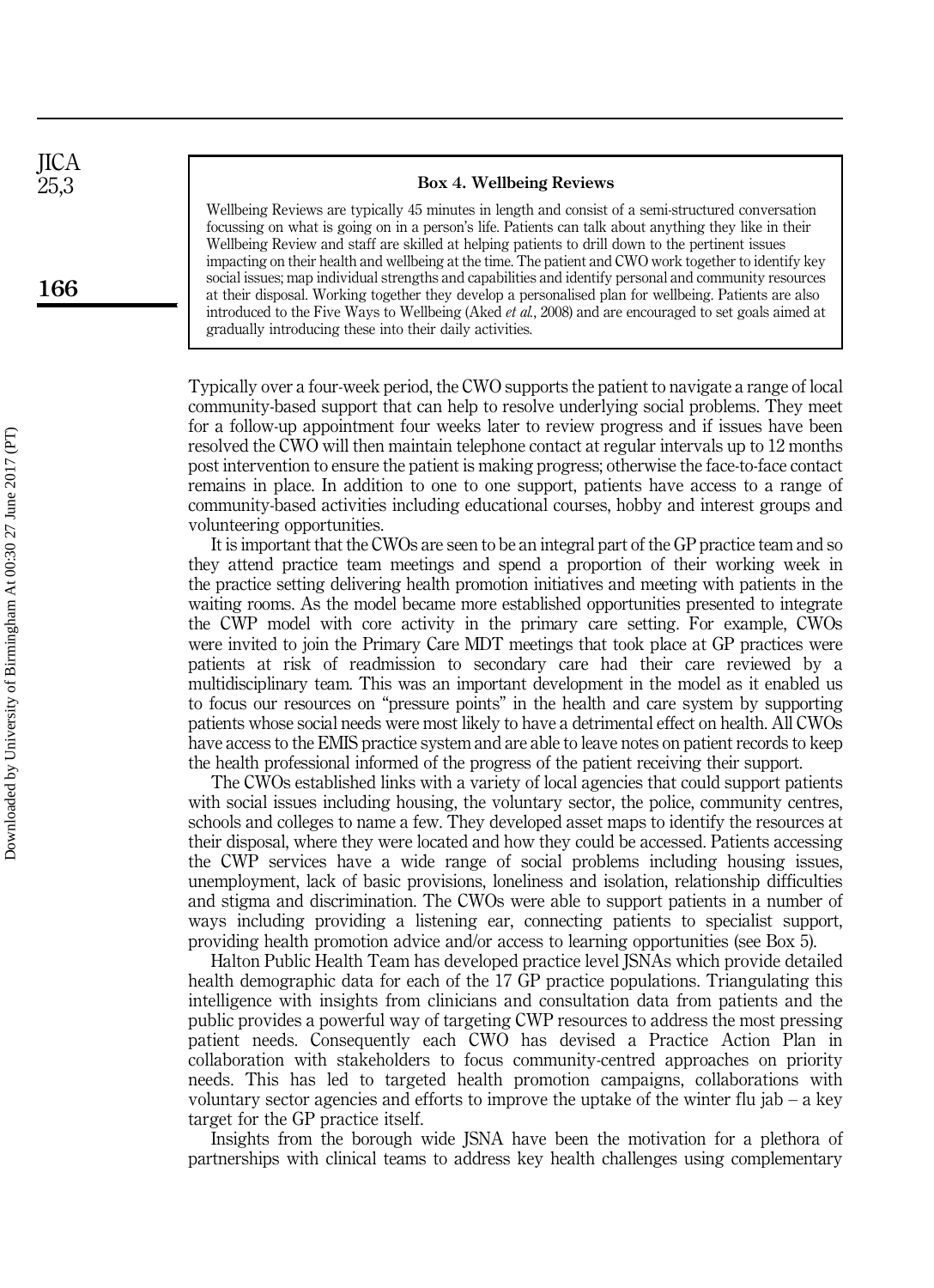#### Box 5. Patient stories

Mike; cycling his way to wellbeing…

Mike is in his mid 60s and has been living with a diagnosis of dementia for some time. Mike presented at his GP practice with his wife who was also his main carer after his condition had progressed quite suddenly. It transpired that Mike could no longer go cycling; his lifelong passion – because he kept getting lost and on one occasion he went missing for 8 hours, leaving his wife frantic with worry. Having ruled out other medical issues, the GP concluded that Mike needed help to reconnect him with his passion for cycling and referred him and his wife to their local CWO who was able to connect him with a local cycling group who agreed to pick him up and take him home after each session. As soon as Mike reconnected with his passion for cycling, his mental wellbeing improved and consequently his symptoms subsided. Mike is now enjoying his love for cycling again and making friends with people who share his passion and importantly his wife is getting respite from her caring responsibilities.

Bob and his Ukulele talent…

Bob is in his late 50s and lives with a respiratory condition called Chronic Obstructive Pulmonary Disorder (COPD) which had resulted in several emergency admissions over a short period of time. Bob's case was reviewed at a Primary Care MDT, and as well as addressing his medical needs, his GP suggested that a CWO could pay him a visit to determine his wider wellbeing needs. While visiting him at his home, the CWO noted that his house was affected by damp and it transpired that Bob's boiler had broken several months ago which coincided with his emergency admissions. The CWO supported Bob to access a grant scheme to get a new boiler installed, which coincided with a reduction in his hospital admissions. The CWO talked with Bob about what was going on in his life. Bob had been bereaved several years ago. He explained how his "wife was his life" and how he had been feeling "shut off from the world" ever since. The CWO discovered that Bob could play the Ukulele and helped him to set up a Ukulele hobby group which became so popular that a local shop now sells them. Bob said of his time with his CWO "She was magic, she got me out and about again, and now I help others to discover their talents".

community-centred approaches alongside standard clinical interventions. Notable examples are the collaborations between the CWOs and the Increasing Access to Psychological Therapies (IAPT) and CAMHS practitioners. The CWOs have provided low-level psychosocial support to patients with mild to moderate mental health problems as an adjunct to standard therapeutic or pharmacological interventions as a way of responding to patient's social needs, and also as a means of reducing demand and improving flow in these services.

#### "Ways to wellbeing" social prescribing service

A comprehensive social prescribing service runs alongside the one to one Wellbeing Review service in the CWP model to provide patients with access to a range of psycheducation and social inclusion programmes varying in length from four to eight weeks. Social prescribing links patients to non-medical sources of support in the community (Local Government Association, 2016). The "Ways to Wellbeing" social prescribing service provides opportunities for patients to learn life skills-based cognitive behavioural approaches, mindfulness, self-care strategies, sleep hygiene and relaxation techniques alongside hobby and interest groups such as singing, dancing and knitting clubs.

All the social prescriptions have a core educational component focussing on problem solving skills, goals setting and developing an awareness of the Five Ways to Wellbeing (Aked *et al.*, 2008). The courses are delivered at community venues across the borough as a means of reconnecting patients with community assets that can bolster a sense of wellbeing. All patients complete a "moving forward" plan towards the end of their intervention in which they map out assets of people and place that can help them to stay engaged and active in the community so they are able to maintain their progress (see Box 6).

People powered primary care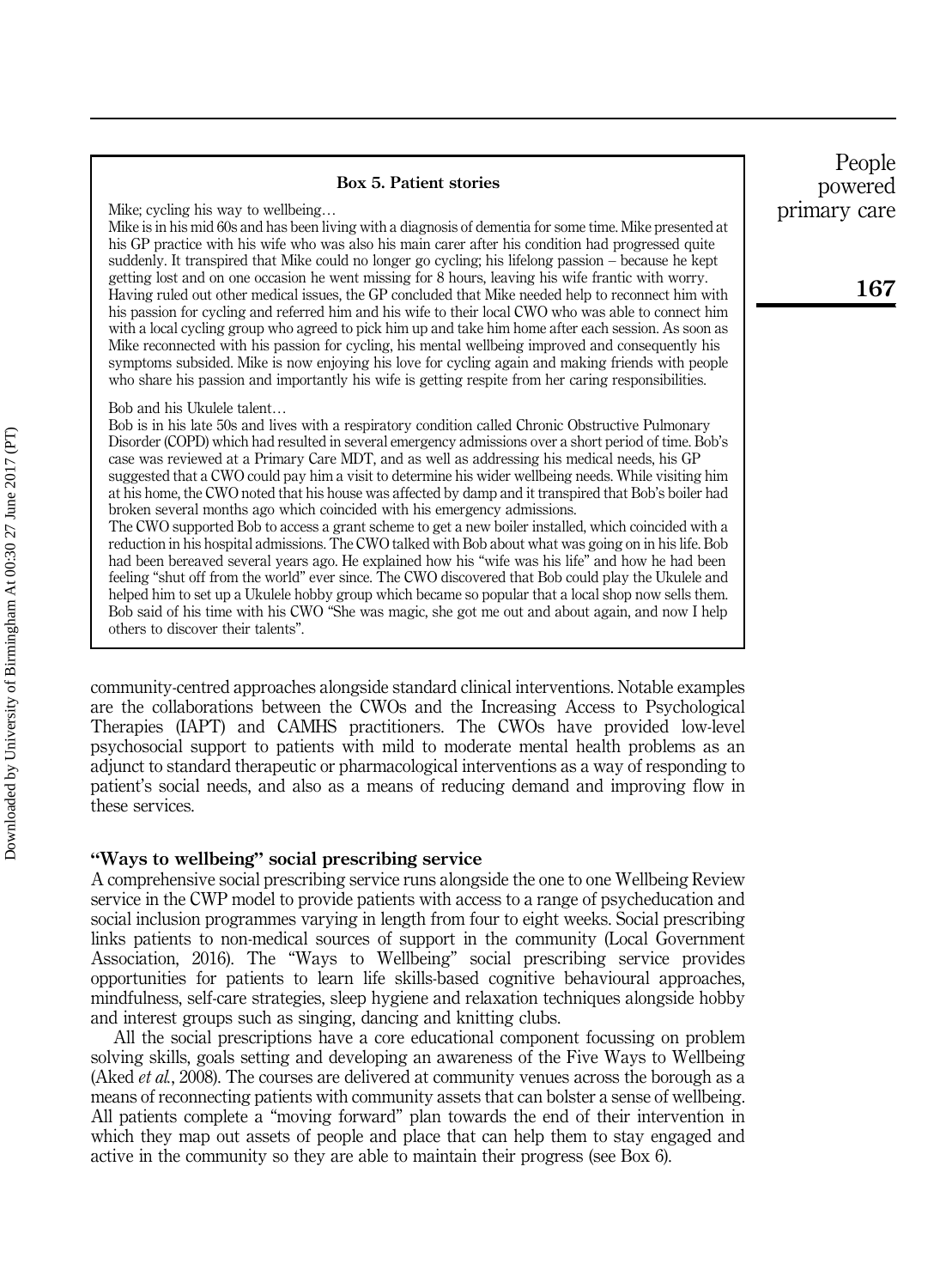| JICA<br>25,3 | Box 6. Living well – with a long-term condition                                                                                                                                                                                                                                                                                                                                                                                                                                                                                                                                                                                                                                                                                                                                                                                                                                                                                                                                                                                                                                                                                                                                                                                                                                                                                               |
|--------------|-----------------------------------------------------------------------------------------------------------------------------------------------------------------------------------------------------------------------------------------------------------------------------------------------------------------------------------------------------------------------------------------------------------------------------------------------------------------------------------------------------------------------------------------------------------------------------------------------------------------------------------------------------------------------------------------------------------------------------------------------------------------------------------------------------------------------------------------------------------------------------------------------------------------------------------------------------------------------------------------------------------------------------------------------------------------------------------------------------------------------------------------------------------------------------------------------------------------------------------------------------------------------------------------------------------------------------------------------|
| 168          | Living Well is a self-help programme that enables individuals with a diagnosed long-term health<br>condition to share coping techniques, build support networks, mobilise their strengths and capabilities<br>and take positive steps to improve their health and wellbeing.<br>The four-week programme utilises the personal insights and experiences of patients and empowers<br>them to better manage their long-term condition. The course introduces evidence-based practical tools<br>and techniques for improving self-care, and participants are supported to develop a structured<br>wellbeing plan to sustain long-term health and wellbeing.<br>Participant learning outcomes:<br>• to enable participants to share their personal insights and experiences of living with a long-term<br>condition;<br>• to raise awareness of self-help techniques to better manage their long-term condition;<br>• support participants to take positive steps to improve their health and wellbeing; and<br>• help participants to develop a structured plan to sustain long-term health and wellbeing.<br>The "Five Ways to Wellbeing" are embedded throughout the programme and participants are<br>supported to complete wellbeing pledges linked to these as a way of activating participants to engage in<br>health promoting behaviours. |

#### Social action and its potential to transform healthcare

Patients and the public play a pivotal role in the design and implementation of the CWP model. Patients are seen as assets with strengths and experiences that can be harnessed to ensure the longer-term sustainability of the model. Indeed, a significant number of patients who make use of the social prescribing service return to co-facilitate sessions with tutors. By sharing their personal stories they are able to help others to overcome their difficulties "it's good to talk to people who have been through similar problems and come out the other side. It gives me hope that I can do the same".

Volunteers are the lifeblood of the CWP model and we have established successful volunteer schemes in several GP practices in which patients have joined Patient Participation Groups or delivered health promotion projects. We also provide volunteering opportunities for people interested in administration, project support or acting as a Wellbeing Ambassador in the community (see Box 7).

Over recent years, we have partnered with UnLtd – the Foundation for Social Entrepreneurs to offer grants and specialist support to local people who have ideas for social change. In keeping with our view that citizens are assets, we have developed an initiative that invites the community to develop projects that they believe will tackle the most pressing local health and care needs. We offer Try It, Do It or Build It awards ranging from £500 to £5,000 for local people get their ideas for social change off the ground.

#### Box 7. Social action case studies

Yvonne – a Volunteer Wellbeing Ambassador

Yvonne is in her 20s and was referred to us by her GP who believed that she had skills that were of use to the community. Yvonne has learning difficulties and is a frequenter attender at her GP practice – visiting on average once a week. Yvonne explains that she gets lonely from time to time and she wishes she had someone to talk to. Yvonne initially met with a CWO at her local community centre. During her Wellbeing Review, Yvonne explained that she is a sociable person and enjoys helping others. She was more than happy to volunteer her time as a Community Wellbeing Ambassador. "I love it" she explains. "I have a cup of tea and talk to people who live locally […] I tell them about the Five Ways to Wellbeing and I encourage them to have a go like I do […] It's nice to be able to help in this way". Yvonne's GP has fed back to her CWO that her visits to the Practice have reduced to one a month, and importantly that Yvonne is enjoying her new volunteer responsibilities".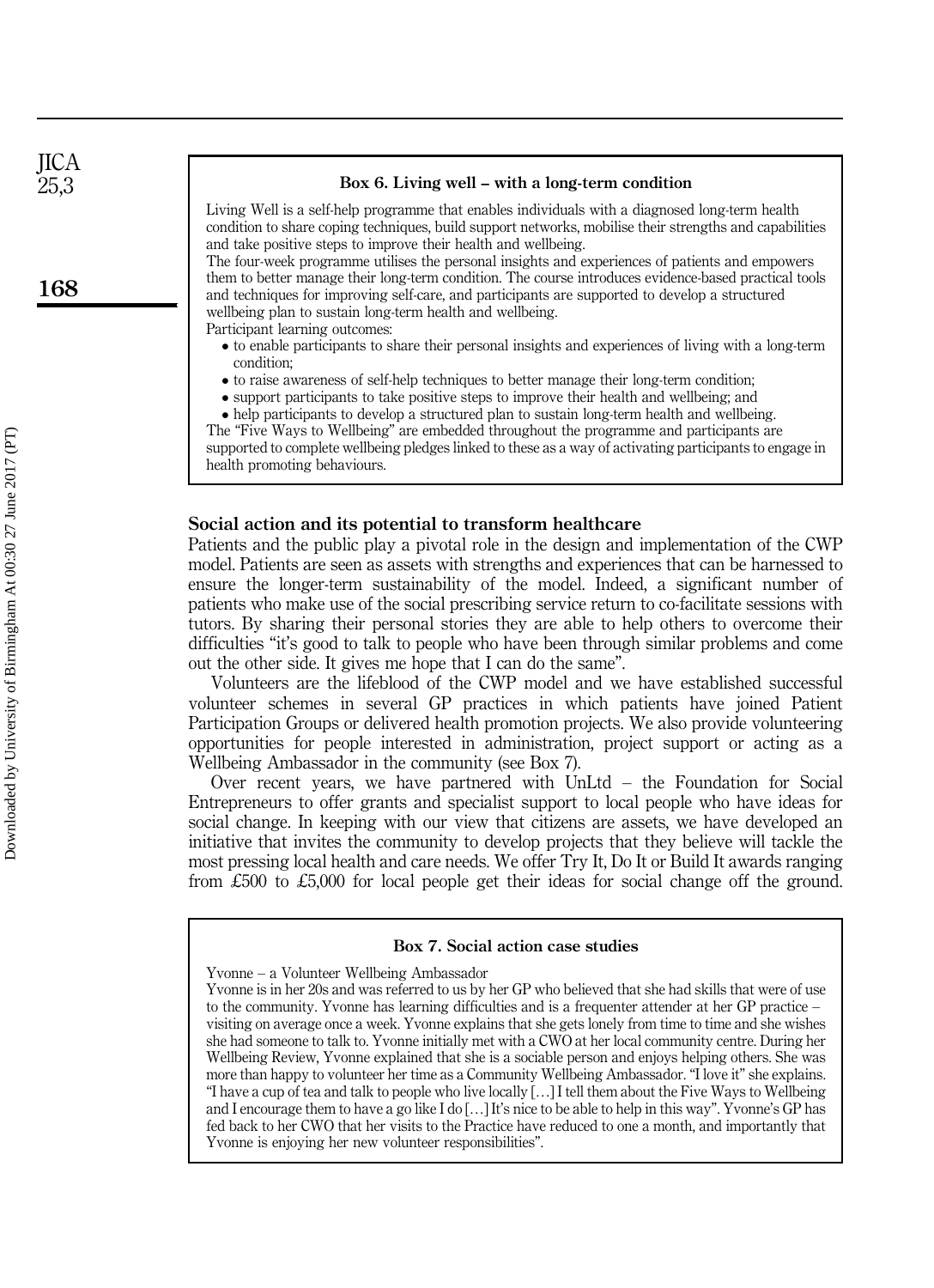This has kick-started a wide range of social entrepreneurship activity culminating in community projects such as volunteer environmental schemes, healthy eating pop-up cafes and veteran air fix model clubs.

This scheme has been so successful that continuation funding has been secured from Halton CCG and matched by UnLtd to expand the scheme to work specifically with young and older "would be" social entrepreneurs. Interestingly, more than half of successful applicants stated that they live with a disability or long-term health condition and we speculate that this approach offers a novel way to helping citizens to reframe their experiences and support their recovery.

#### Outcomes of the CWP model

The CWP model has supported over 5,000 patients to date and outcome data have shown statistically significant improvements in a range of health outcomes including depression symptoms (PHQ9), anxiety levels (GAD7), subjective wellbeing (SWEMWBS) and health status (EQ5D). Our patient outcomes data for our one to one interventions show a 73 per cent improvement in patient subjective wellbeing scores with 67 per cent of patients sustaining these improvements three months post intervention ( $p = 0.001$ ) (Swift *et al.*, 2015) (see Figure 1). In the case of our social prescribing interventions, we observed a 69 per cent improvement in subjective wellbeing scores (SWEMWBS) and a 65 per cent reduction in depression symptoms four weeks post intervention ( $p = 0.001$ ) (see Figure 2).

In addition to patient health outcome data, we collate a raft of qualitative data to try to determine the wider impact of the CWP model on patient's lives. We report a sample of these patient stories in our quarterly contract meetings with commissioners. We are also able to report on the numbers of health-related goals patients achieve with support from their CWO; our most recent analysis showing that 60 per cent of patients were successful in achieving these personal goals four weeks post intervention.

Feedback from health professionals about the CWP model has been exemplary with 100 per cent of GP practice staff canvassed anonymously reporting satisfaction levels of 6/10 of more (1 being very poor and 10 being excellent). In the same survey, all GP practice staff reported that the model had improved access to community-based services for their patients (see Box 8).





Health outcomes from the community navigation service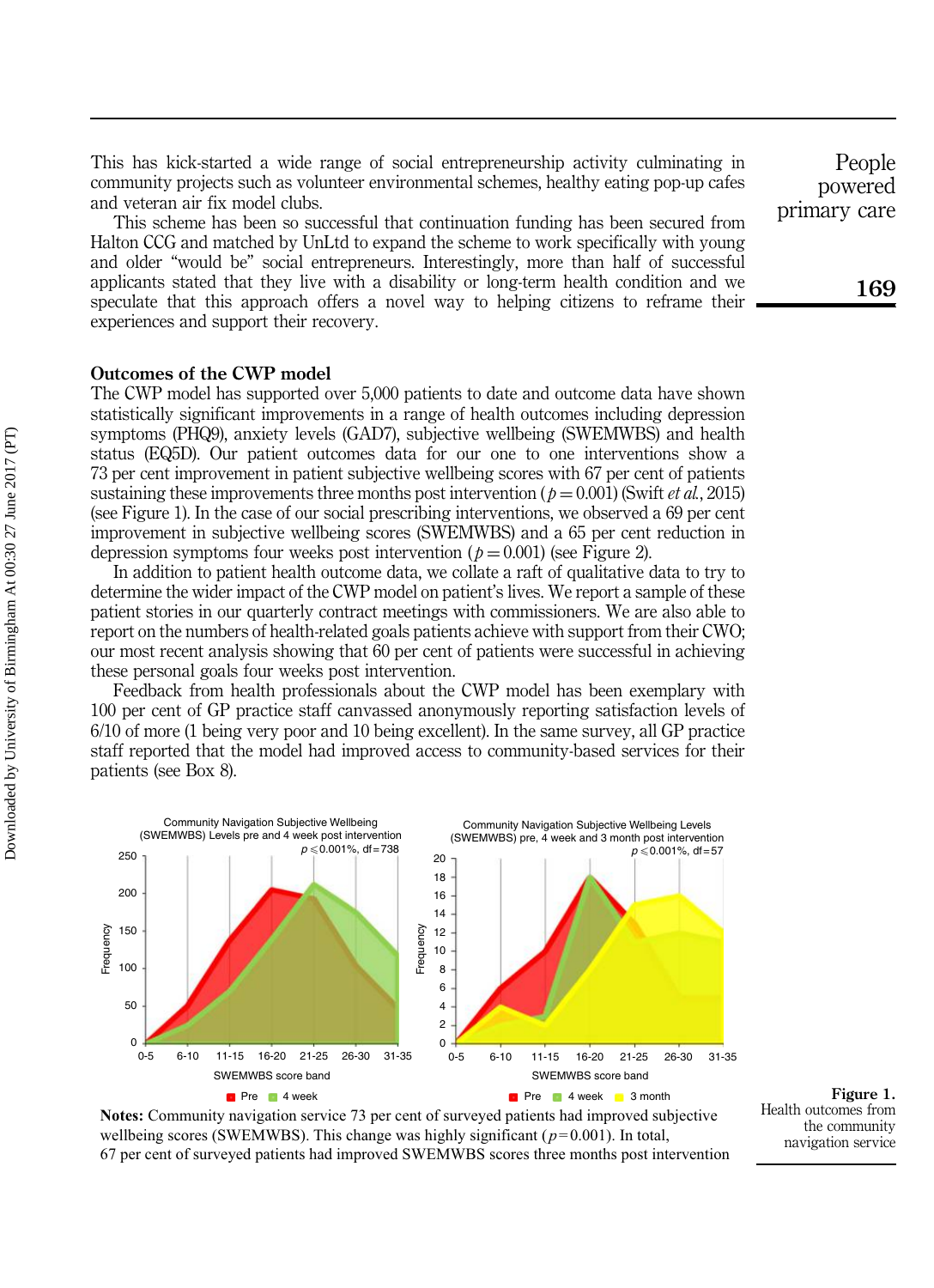

Health outcomes from the ways to wellbeing social prescribing service

#### **Notes:** Social prescribing programme 69 per cent of surveyed patients had improved subjective wellbeing scores (SWEMWBS) ( $p=0.001$ ). In total, 65 per cent of surveyed patients had a reduction in depression (PHQ9) symptoms scores. This change was highly significant ( $p < 0.001$ )

#### Box 8. Testimonies from health professionals

"Sometimes medicine isn't the answer and having conversations with patients about accessing activity groups or trying new things has given me a greater depth to understanding my patients – it feels like you're reaching out to the social circumstances in their lives" (GP).

"The service can be as important to our patients as the medical healthcare that we provide, and it often provides a much needed lifeline" (Practice Nurse).

"It's been nothing but positive, both for the patients and clinicians in opening up options to ease patients through difficult times and social circumstances" (GP).

A preliminary study carried out by academics at the Heseltine Institute for Policy and Practice at the University of Liverpool aimed to understand the ways in which the CWP model was supporting the reconfiguration of community networks and support structures. The findings from this preliminary study appear to support the view that this model is spawning novel community connections which enable resources and innovations to flow more freely. However, it should be noted that more work is needed to corroborate this preliminary finding (Swift et al., 2015).

#### Creating social value using community-centred approaches

It has been possible to realise several additional untended outcomes by commissioning a local social enterprise to design and deliver the CWP model. I believe this has enabled us to extend the reach and impact of this community-centred health approach far beyond primary care provision. For example, Wellbeing Enterprises CIC was able to leverage grant investment to expand the CWP model to patients receiving CAMHs and IAPT provision in order to counter potential bottlenecks in these services and improve patient outcomes. More recently investment has been secured to expand the "Ways to Wellbeing" social prescribing service locally and investment from UnLtd has unleashed an ecosystem of social entrepreneurs who it is hoped will leave a lasting legacy. Wellbeing Enterprises is currently diversifying its offer through the development of asset mapping digital technology, which again has come about as a direct result of the novel partnerships which have been developed through using community-centred approaches.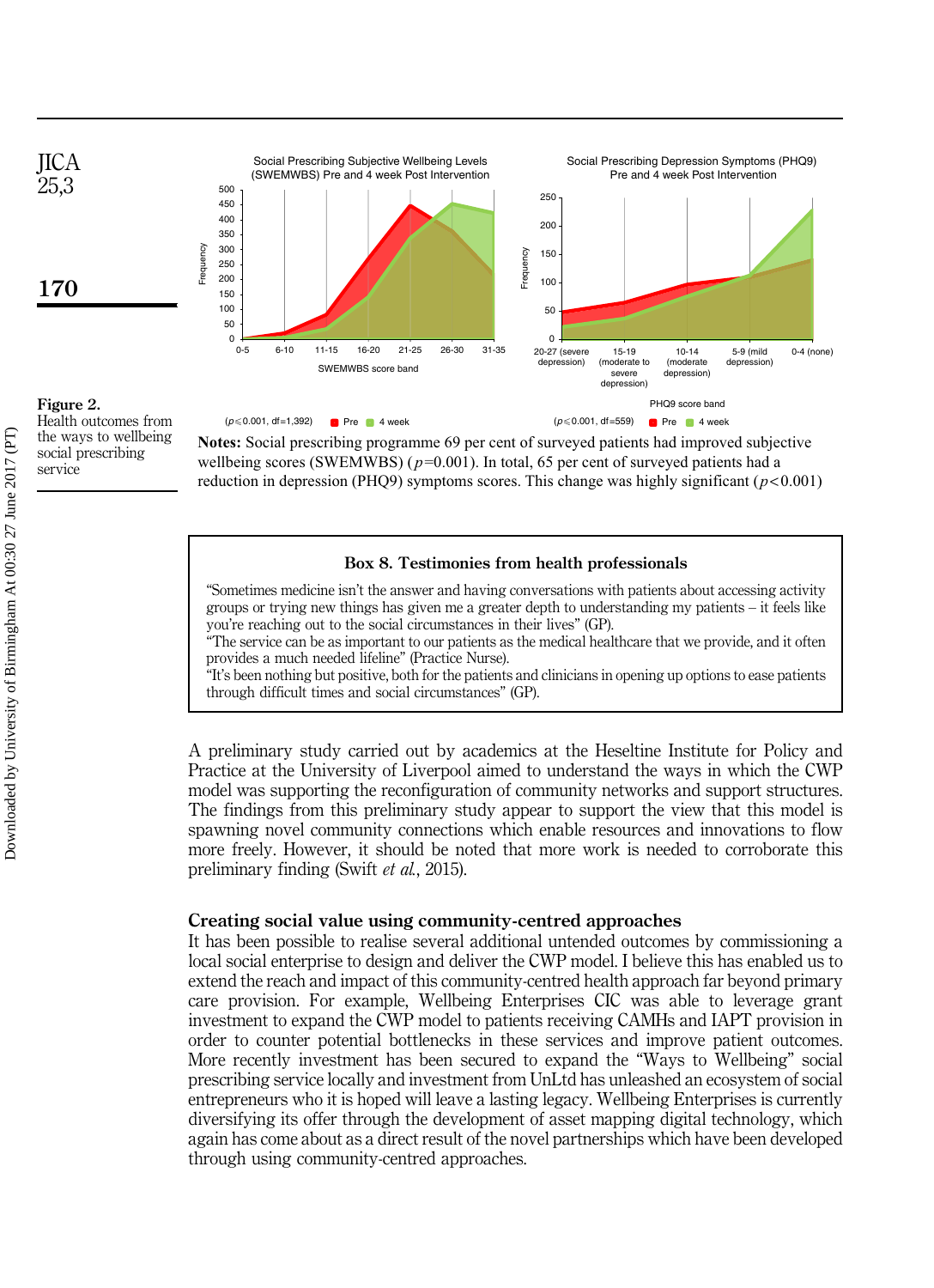The 5YFV calls for greater collaboration between health and the VCSE sector and I believe the CWP model in Halton provides a shining example of what is possible through such a collaboration. Indeed, a recent paper by the Richmond Group of Charities describes a range of ways in which the VCSE sector can support the transformation of healthcare (Weston *et al.*, 2016). In light of this, Wellbeing Enterprises working with a local VCSE partner have been successful securing a contract with a local Acute Trust to support them in their aspirations to expand their volunteering provision and mobilise "patient power" as a way of improving patient outcomes and their experiences of care. Opportunities like this one have come about from "courageous wellbeing conversations" with healthcare leaders who have seen first-hand the impact that the CWP model has had in primary care. It is hoped that other opportunities will now come about to explore how community-centred approaches can be delivered in acute and community care providers and this is a key strategic priority for Wellbeing Enterprises CIC.

Halton is rolling out community-centred approaches more widely following the recent launch of its Cultural Manifesto which aims to build on the strategic partnerships formed between health and art, enterprise, technology, sport and culture. This has opened the door to a limitless number of avenues through which community-centred approaches might develop locally. Indeed, it has been posited that the CWP model has helped to catalyse a social movement for wellbeing locally (Castillo et al., 2016). A local senior leader describes the change the CWP model has brought about "This is public health work at its best [...] promoting wellbeing [...] resilience and impacting on wider issues in the borough [….] there's big reciprocal conversations with local people using the service [...] not telling people what they need".

#### Conclusion

The CWP model implemented in Halton has provided insight into the way community-centred approaches can be integrated with primary care provision as a way of augmenting clinical outcomes and improving patient care. The CWP model has the potential to function as a demand management strategy alleviating pressures on stretched clinical services. Interestingly, community-centred approaches appear to complement medical interventions. By connecting patients to community assets and resources – such as those provided by the VCSE sector clinicians are able to "reach out" to the social circumstances of a patient's life. There is evidence of a range of positive health and social outcomes for patients through the CWP model which have been sustained longitudinally, however, further data analysis is required to corroborate these findings. Work is currently underway on an independent Cost Benefit Analysis to determine the economic return of this model – by comparing patient pre- and post-healthcare utilisation using a range of proxy health measures.

Implementing a community-centred approach to health "opens a door" and brings together diverse stakeholders to realise the ambitions of the  $5YFV$ . Reflecting on my own experiences I believe it is in the diversity of these collaborations that new innovations and ideas can emerge that make the aspirations of the 5YFV possible.

I believe the key enablers of the CWP model in Halton were:

- (1) Having a well-established community focussed social enterprise to lead the co-design and implementation of community-centred approaches to health. This was an important first step in the development of the CWP model as it rooted the development of the initiative in the community right from the outset. The willingness to do so is testament to the unwavering commitment of leaders in the health and care sector in Halton to ensure that the community led the change that they felt was necessary to improve health outcomes.
- (2) Bringing together a range of diverse partners with patients and the public to dream for an alternative future. For this to happen there needed to be a shared

People powered primary care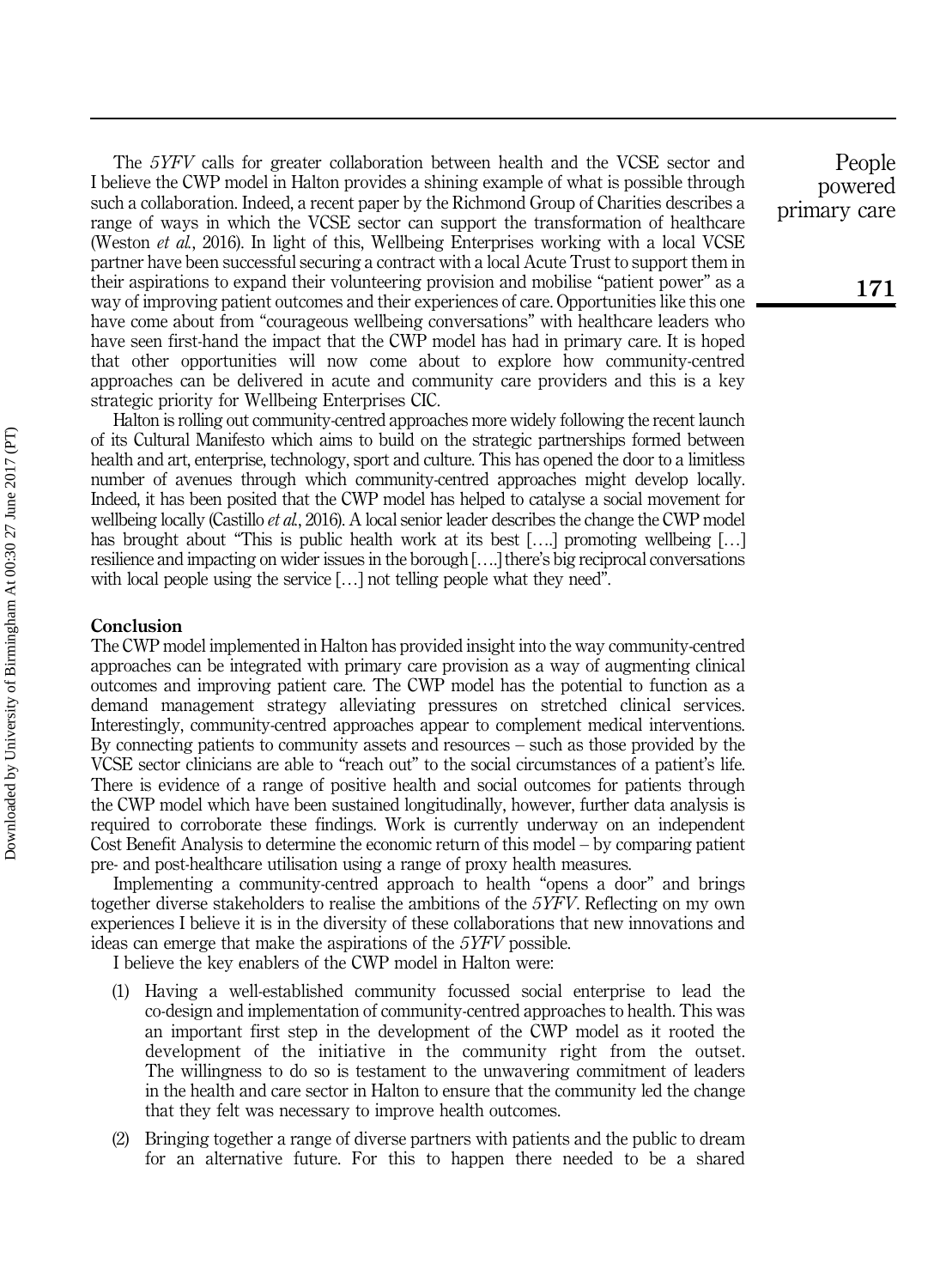understanding of the value of imagination and creative thinking in order to explore the "art of the possible". This meant refraining from critical analysis until later on in the project's development. Developing a shared purpose and values laid the foundations for effective collaborations early on.

- (3) Accessible and authentic collaborative leadership. A willingness of senior leaders to actively engage in "courageous wellbeing conversations" and to step outside of perceived, conventional wisdom was a critical success factor enabling the CWP model to get off the ground. We were fortunate to have leaders who were accessible and willing to investigate alternative paradigms. In a way, I think they understood on a deep level that improving the health of the population is in some respects both an art and a science and consequently they were willing to see the world through both these lenses.
- (4) A willingness to collaborate with the VCSE sector as equal partners. There was a commitment to involve the VCSE sector at every stage of the CWP model development and implementation. Inviting VCSE representatives to key health and care meetings brought fresh perspectives to familiar problems and helped to challenge prevailing wisdom about what might and might not work.
- (5) Being guided by the evidence of what works but remaining flexible throughout the process. Using the available evidence in this way helped to shape the core features of the CWP model, however, it was important that we remained sufficiently flexible in our approach so that we could adapt and respond to new insights that emerged during implementation. Resisting the temptation to lock ourselves into rigid KPIs at the beginning enabled the model to develop iteratively.

There are clearly opportunities to integrate community-centred approaches more widely into secondary and community care providers and we have been exploring opportunities to refine our approaches with these organisations through grant funded initiatives such as the NHS England Demonstrator Site Project in which we trialled the role of volunteers in expediting the hospital discharge process and reducing readmissions rates. There are a plethora of possible ways in which VCSE providers could collaborate with healthcare organisations on the development and implementation of community-centred approaches to enhance patient care. However, it is yet to be seen whether such approaches will be taken up across the UK or whether this potential will remain untapped. In order for this to happen, there needs to be willingness amongst health and care leaders to start "courageous conversations" with diverse partners such as the VCSE sector and to invite them to play their part in the reconfiguration of health and care services so they are fit for the twenty-first century.

#### References

- Aked, J., Marks, N., Cordon, C. and Thompson, S. (2008), The Five Ways to Wellbeing: The Evidence, The New Economics Foundation (NEF), London.
- Antonovsky, A. (1979), Health, Stress and Coping, Jossey-Bass Publishers, San Francisco, CA.
- Castillo, J., Khan, H., Nicholas, L. and Finnis, A. (2016), Health as a Social Movement: The Power of People in Movements, Nesta, London.
- Finnis, A., Khan, H. and Ejbye, J. (2016), Realising the Value: Ten Key Actions to Put People and Communities at the Heart of Health and Wellbeing, NHS England, London.
- Foot, J. and Hopkins, T. (2010), A Glass Half-Full: How an Asset Approach can Improve Community Health and Wellbeing, IDeA, London.
- Foresight Report Mental Capital and Wellbeing Project (2008), "Final project report ", The Government Office for Science, London.